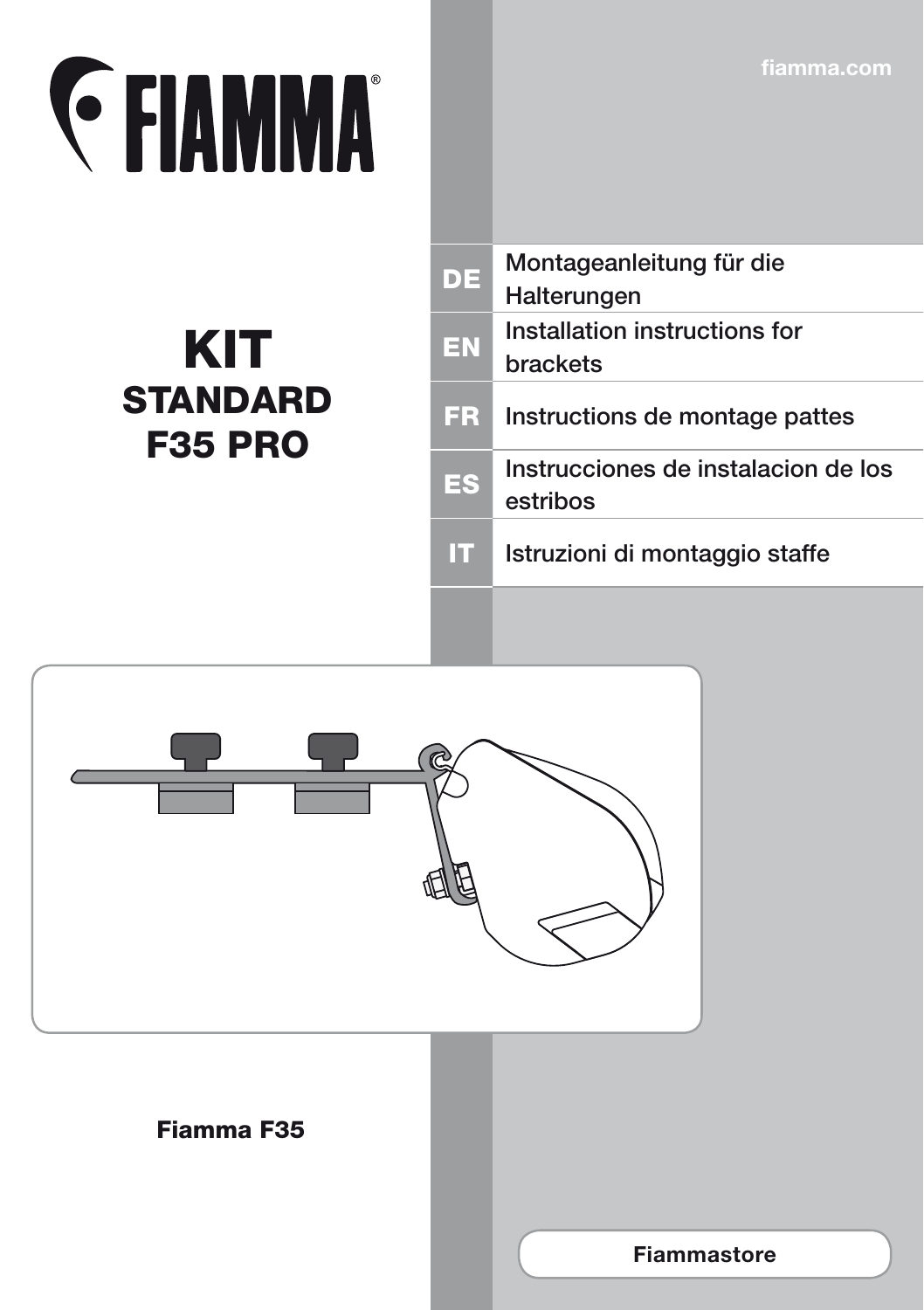

DE Verpackungsinhalt Contenu de l'emballage IT Contenuto dell'imballo



**EN** Package contents ES Contenido del embalaje

















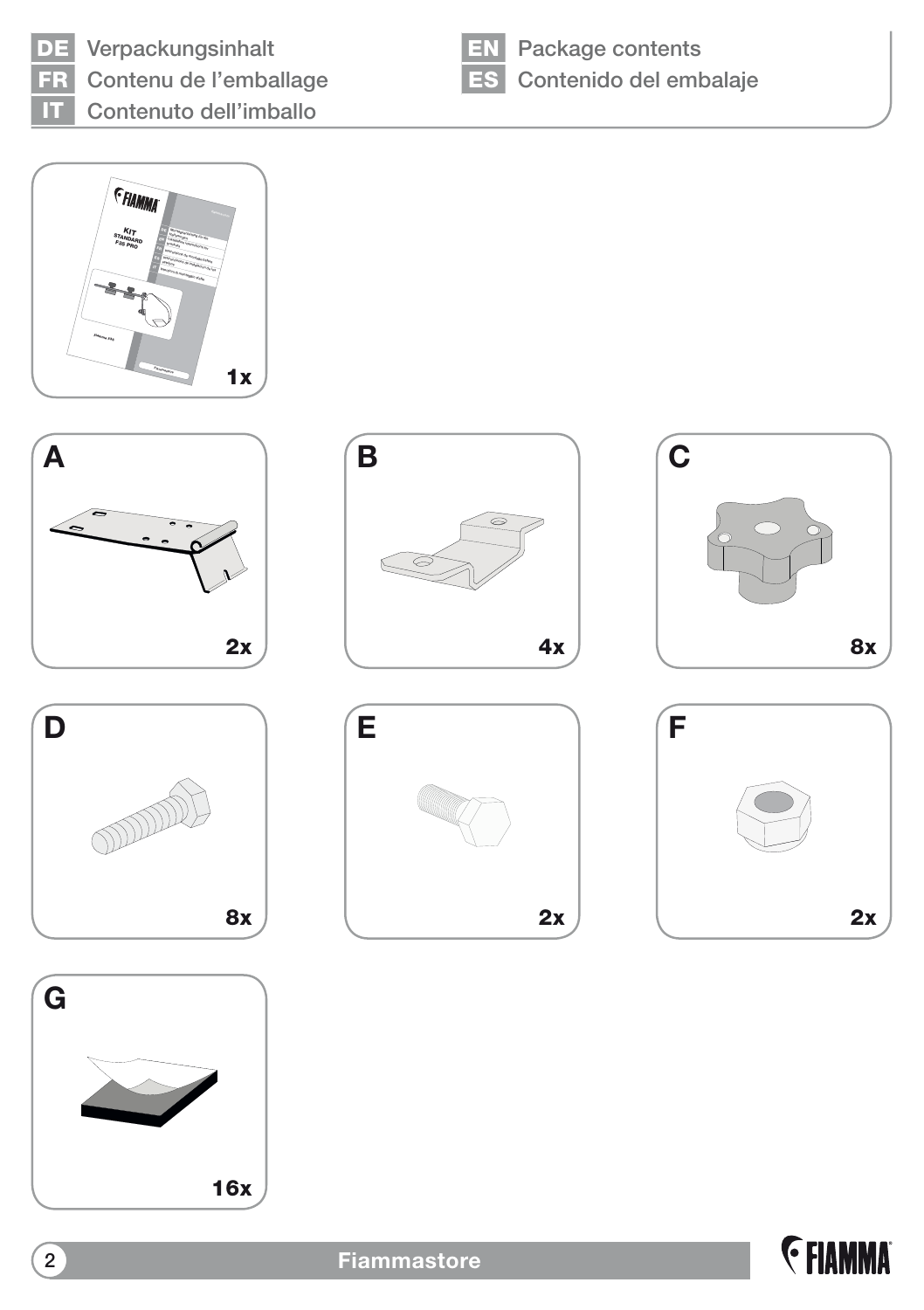DE Montageanleitung

Instructions de montage

EN Installation instructions ES Instrucciones de montaje

Istruzioni di montaggio

- DE Anbringung der Halterungen am Fahrzeug
- EN Installation of the brackets on the vehicle
- FR Installation des pattes sur le véhicule
- ES Instalación de los estribos sobre el vehículo
- IT Montaggio delle staffe sul mezzo





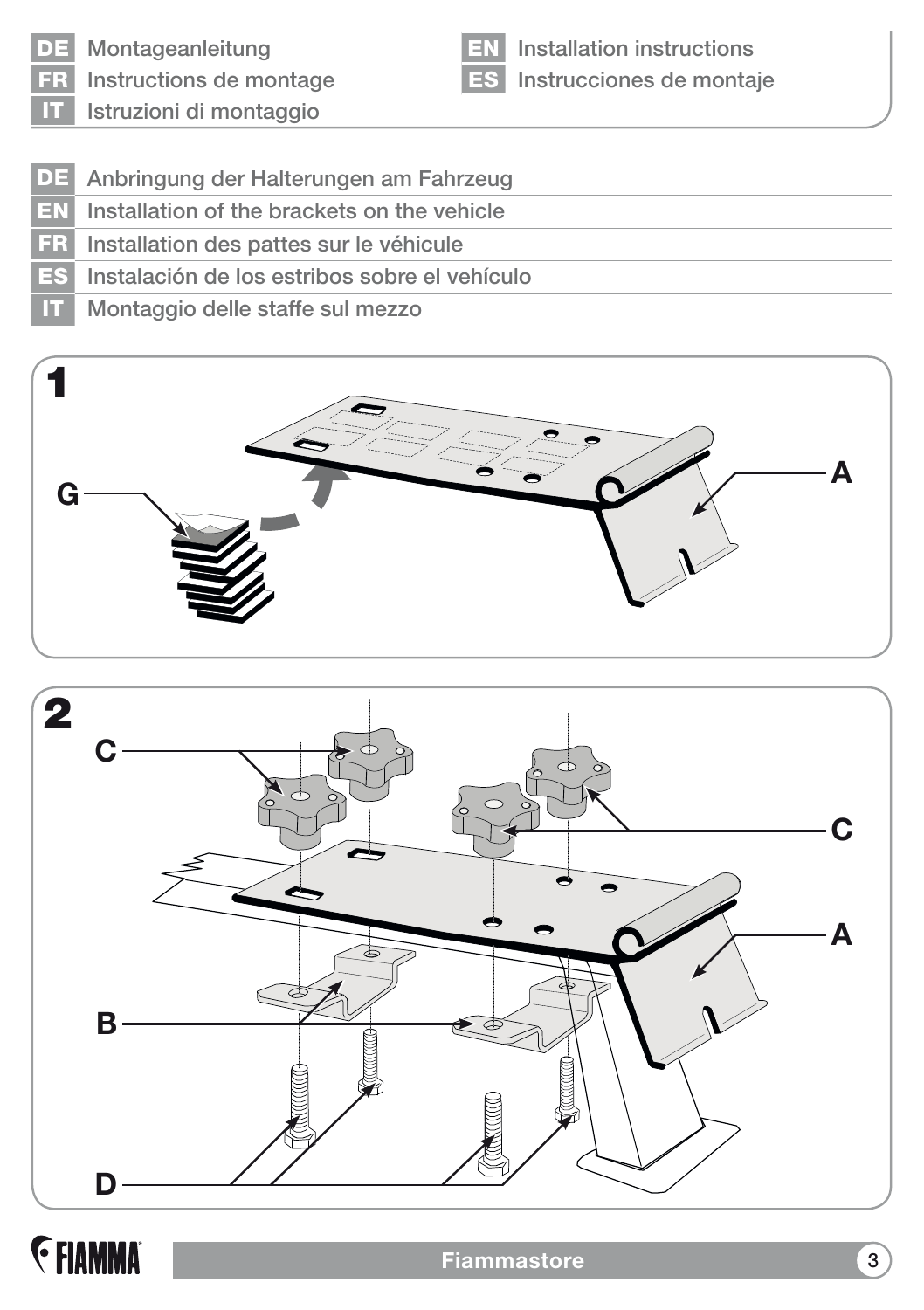

DE Montageanleitung

Instructions de montage

EN Installation instructions ES Instrucciones de montaje

IT Istruzioni di montaggio

- DE Anbringung der Markise auf die Halterungen
- EN Installation of the awning on the brackets
- FR Installation du store sur les pattes
- ES Fijación del toldo sobre los estribos
- IT Montaggio del tendalino sulle staffe

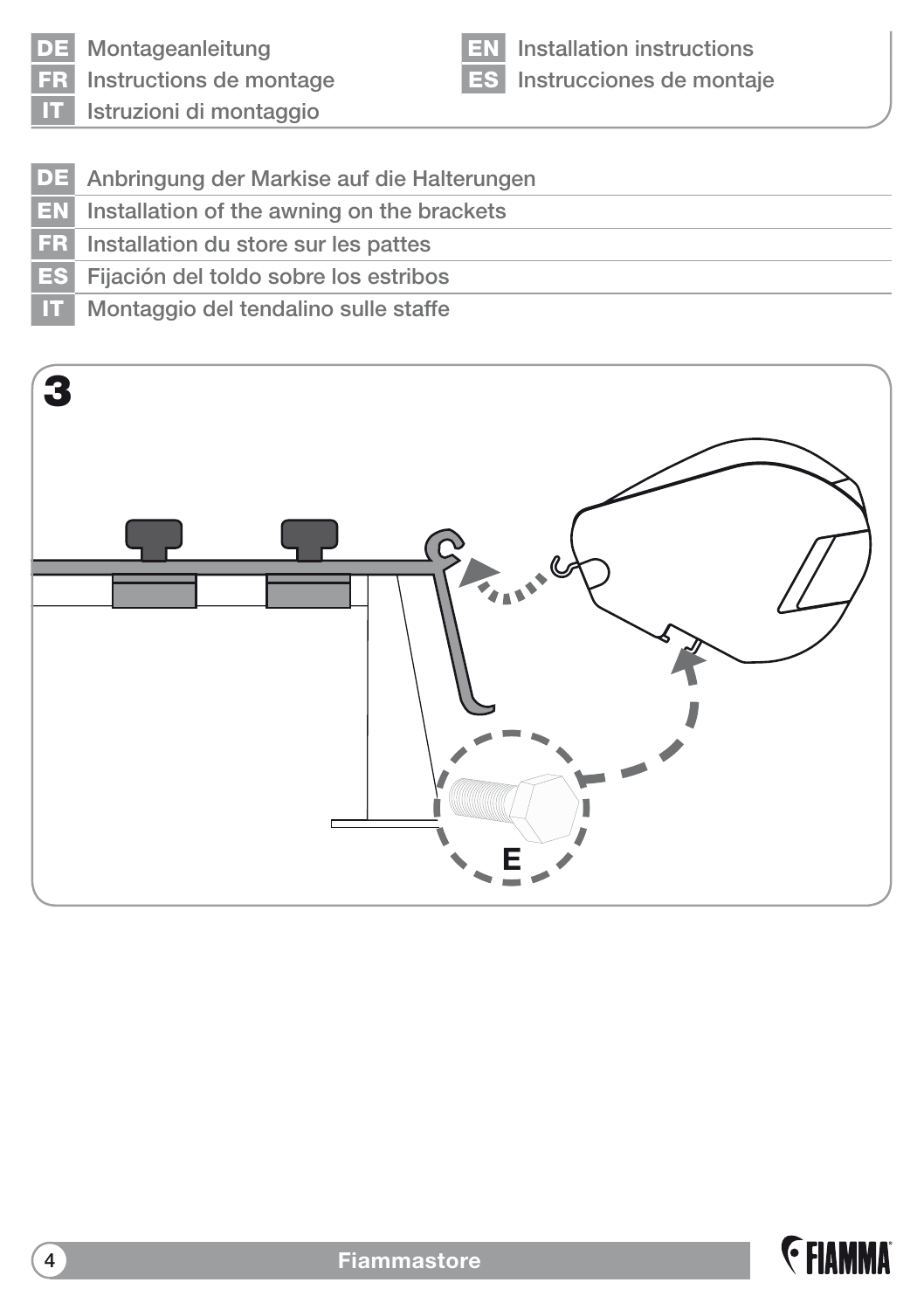

DE Montageanleitung

FR Instructions de montage IT Istruzioni di montaggio

EN Installation instructions ES Instrucciones de montaje

DE Anbringung der Markise auf die Halterungen

- EN Installation of the awning on the brackets
- FR Installation du store sur les pattes
- ES Fijación del toldo sobre los estribos
- IT Montaggio del tendalino sulle staffe



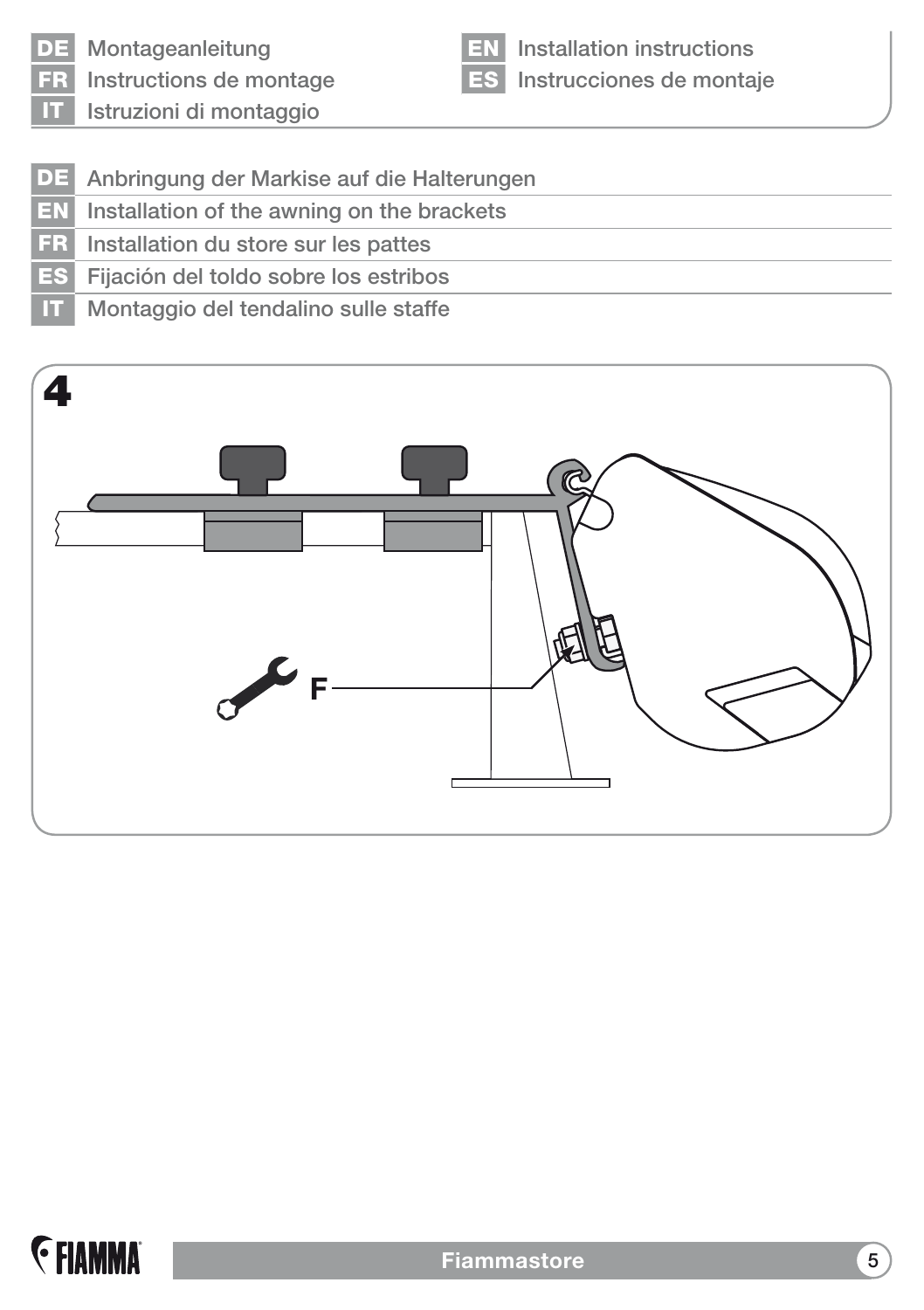| FR.       | Instructions de montage<br><b>ES</b> Instrucciones de montaje                                                                                                                                                           |
|-----------|-------------------------------------------------------------------------------------------------------------------------------------------------------------------------------------------------------------------------|
| <b>IT</b> | Istruzioni di montaggio                                                                                                                                                                                                 |
|           |                                                                                                                                                                                                                         |
| DE        | <b>ACHTUNG</b> Regelmäßig die Befestigung für die Halterungen kontrollieren.<br>Achten Sie vor allem nach den ersten Kilometern darauf, dass sich die<br>Haltebügel nicht verschoben haben                              |
| EN        | <b>ATTENTION</b> Periodically check the brackets to make sure they are firmly<br>attached (especially after the first kilometers), make sure that the bolts are not<br>loose and that holding brackets have not shifted |
| <b>FR</b> | <b>ATTENTION</b> Contrôler périodiquement l'état de fixation des pattes (surtout<br>après les premiers kilomètres) en s'assurant que les supports de fixation<br>n'aient pas bougé                                      |
| ES        | <b>CUIDADO</b> Controlar periodicamente el estado de fijación de los estribos<br>(sobretodo después de los primeros Kms) asegurándose que no se desplacen                                                               |
| П         | <b>ATTENZIONE</b> Controllare periodicamente lo stato di fissaggio delle staffe<br>(soprattutto dopo i primi chilometri) assicurandosi che le stesse non si siano<br>mosse e che i serraggi siano corretti              |
|           |                                                                                                                                                                                                                         |
| DE        | Bitte halten Sie sich beim Gebrauch für die Markise an die<br>Gebrauchsanweisung                                                                                                                                        |
| EN        | When using the awning please follow the instructions of the product                                                                                                                                                     |
| FR        | Pour l'utilisation du store, se référer aux instructions du store même                                                                                                                                                  |
| ES        | Para el uso del toldo, atenerse a las instrucciones que se encuentran en el<br>producto                                                                                                                                 |
| IT        | Per l'utilizzo del tendalino, attenersi alle istruzioni presenti nel prodotto                                                                                                                                           |

EN Installation instructions ES Instrucciones de montaje



DE Montageanleitung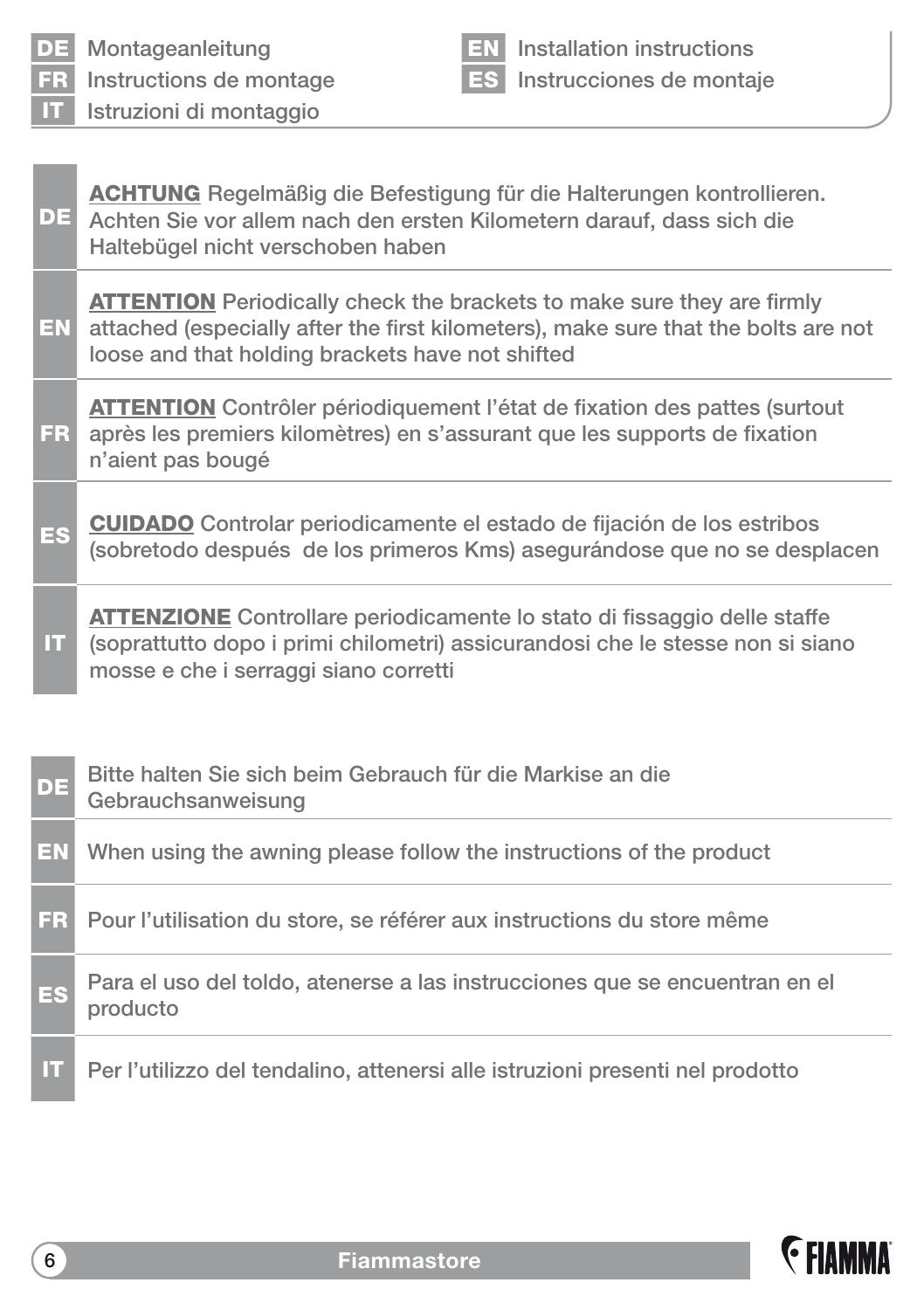| DE<br><b>FR</b><br>m | Garantie Fiamma<br><b>Warranty Fiamma</b><br>Garantía Fiamma<br>Garantie Fiamma<br>Garanzia Fiamma                                                                                                                                                        |
|----------------------|-----------------------------------------------------------------------------------------------------------------------------------------------------------------------------------------------------------------------------------------------------------|
| DE                   | Im Falle einer Vertragswidrigkeit der Ware, kann der Verbraucher unter<br>den erforderlichen Voraussetzungen gegenüber dem Verkäufer von dem<br>Garantieanspruch zu den festgelegten Bedingungen gemäss den lokalen<br>Rechtsvorschriften Gebrauch machen |
| EN                   | In case of defects with regards to materials and manufacturing, the customer is<br>entitled to the warranty in accordance with local laws and regulations of the country<br>in which the product was purchased                                            |
| FR                   | En cas d'un défaut de conformité du produit, le consommateur pourra faire valoir<br>ses droits de recours en garantie selon les modalités prévues par les dispositions<br>légales locales, pour autant que les conditions de recours soient remplies      |
| ES                   | En caso de fallos o defectos de material y de fabricación, el cliente puede hacer<br>valer la garantía de acuerdo con las leyes y reglamentaciones del país en el que el<br>producto haya sido comprado                                                   |
| П                    | In caso di difetto di conformità dei beni, il consumatore potrà far valere nei confronti<br>del venditore la garanzia secondo le modalità previste dalle disposizioni di legge<br>locali, ove ne ricorrano i presupposti                                  |